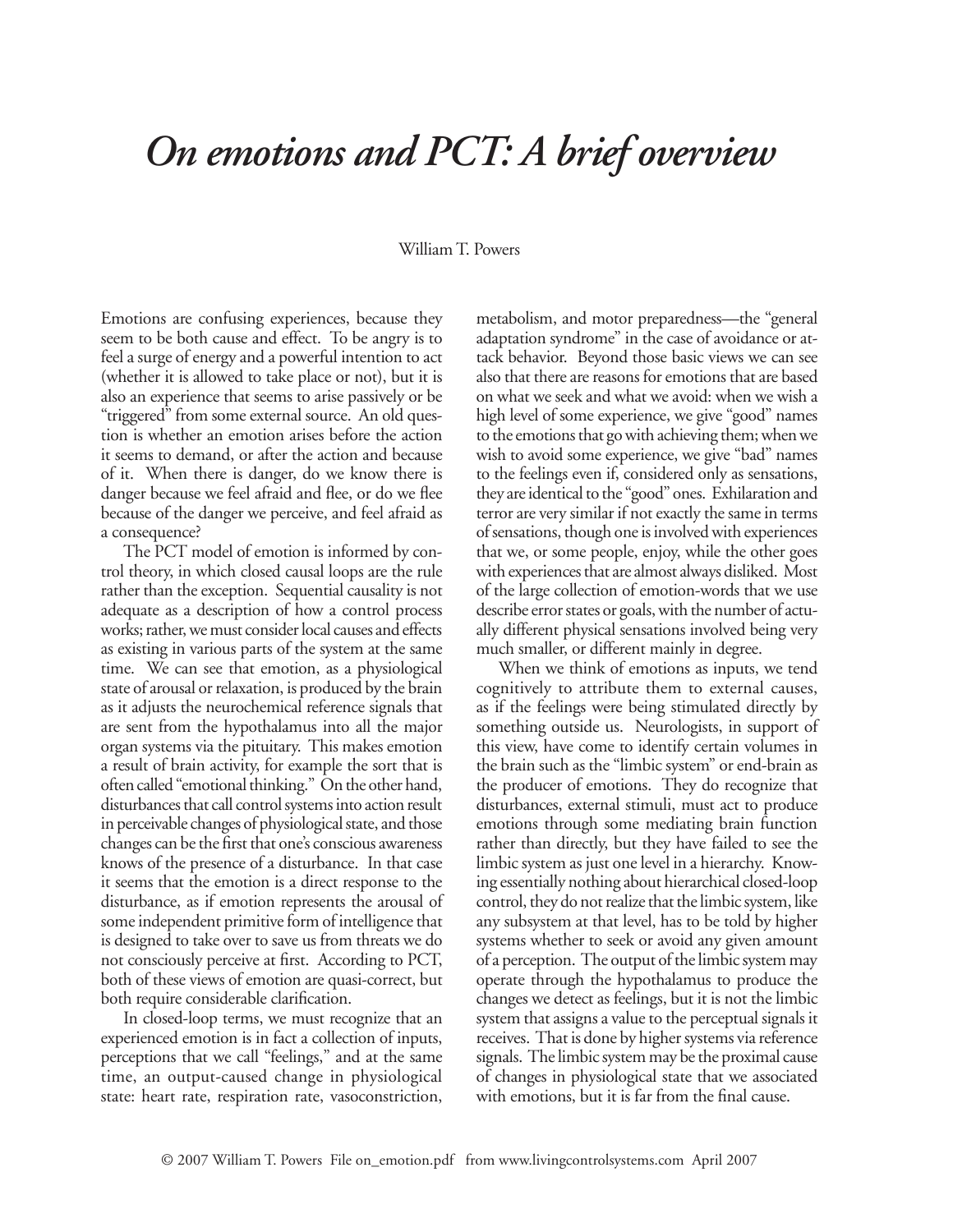The final cause of an emotion is a reference signal in some high-level system which specifies a high or low intended amount of some perception. If the current state of the perception matches what the reference signal specifies, there is no emotion because there is no call for action to correct an error.

An emotion arises when there is a nonzero error signal in a high-level control system. This error signal is converted into changes in the reference signals of some set of lower-order systems, in a hierarchical cascade that, at some level in the vicinity of the midbrain, bifurcates. One branch of this cascade ends in the motor systems of the spinal cord, the systems that produce overt actions. The other branch passes through midbrain systems like the limbic system, through the hypothalamus and possibly the autonomic nervous system, through the pituitary gland and other glands, into the physiological control systems, the life-support systems of the body. That second branch adjusts the state of the physiological systems as appropriate to the kind and degree of action being produced by the first branch, the behavioral branch. This second branch is the one in which the changes we call feelings (other than the feelings of muscular activity) arise.

Under normal circumstances, behavior comes about for one of two reasons: either there is a disturbance which changes some perception and thus generates an error signal, or there is a change in the reference signal demanded by some higher control system, which change also generates an error signal. So whether the change is initiated by a change of reference signal or by a disturbance, the immediate result is an error signal, and it is the error signal that gives rise both to actions and to feelings.

When an error signal results in a change of action, the physiological changes that simultaneously take place support the change of action, either by providing the resources needed for an increase in activity, or by turning down the physiological/biochemical systems when less metabolic energy or other resources are required—when the organism relaxes and rests. Since the behavioral and physiological changes happen at the same time, they remain approximately in balance, so there is neither an excess or a deficiency in the state of preparedness.

If the requested action is prevented from happening, then the physiological state is no longer appropriate to the behavioral state. The system is flooded with energy that is not being used up because the motor systems have not come into action, or a reduced state

of preparedness becomes insufficient when the level of motor activity remains high instead of declining as demanded. Either combination of states is abnormal; both combinations are experienced as unpleasant.

When we perceive the unpleasantness together with the perceptions and goals behind them, we call the whole pattern an "emotion"—specifically, an unpleasant emotion.

 (A pleasant emotion may simply be a sense that the physiological state is in harmony, or is coming into harmony, with the behavioral state; rates of change may be involved. At any rate, pleasant emotions are not ordinarily a problem, so we can ignore them here. People do not seek counseling to cure them of pleasant emotions.)

Consciousness and emotion are not directly related. Since an emotion arises when there is an error signal, and error signals can arise in control systems of which one is not currently aware, feelings can appear without any apparent cause or any apparent connection with the current objects of awareness. It is perfectly possible for an emotional reaction, a change in physiological state and even an automatic change in behavior, to occur before one is conscious of anything amiss. This fact is well known and has been used as a reason for assuming that emotional reactions are truly wired in and permanently unconscious. This has lead to a picture of emotion as a holdover from primitive ancestors, or as an early-warning system built into the brain by evolution.

The PCT view of emotion is very different: emotion is simply part of the normal operation of the central nervous system and the physiological systems it uses to achieve its ends. The behavioral hierarchy has many levels with many systems at each level; awareness is in contact with only some subset of these systems, and those systems not involved with awareness simply go on working automatically according to the way they were last reorganized. A change in behavioral and physiological state can result from any error signal without regard to consciousness. Emotions, therefore, exist any time there is an error signal, which means any time we are acting, consciously or unconsciously, to reach a goal or correct an error at any level of organization.

When the degree of error is small, however, we do not use emotion-words: it seems that there is some minimum amount of error that must be exceeded to qualify a state of being as emotional. We use emotion-words when the degree of error